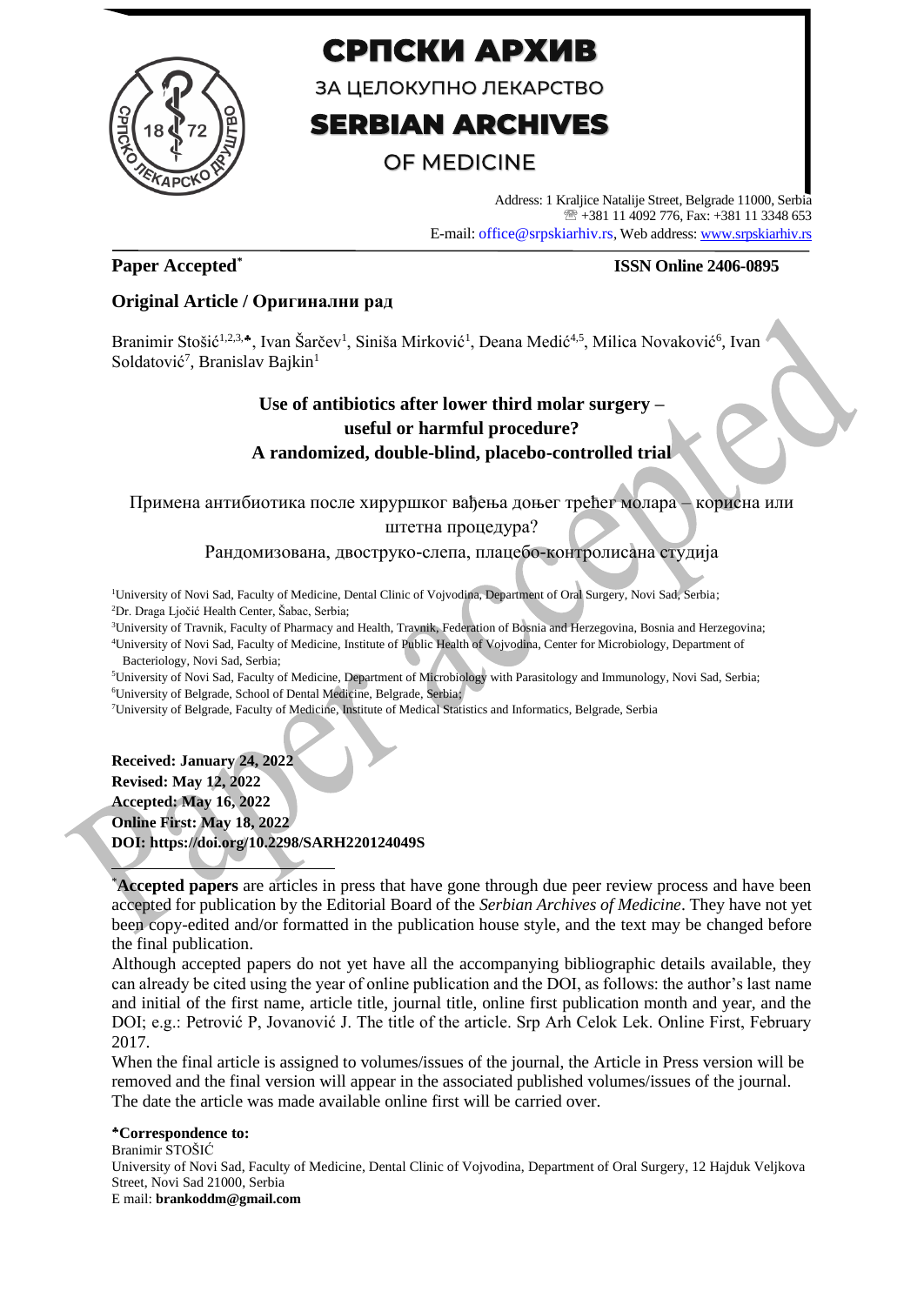## **Use of antibiotics after lower third molar surgery – useful or harmful procedure? A randomized, double-blind, placebo-controlled trial**

Примена антибиотика после хируршког вађења доњег трећег молара – корисна или штетна процедура?

Рандомизована, двоструко-слепа, плацебо-контролисана студија

#### **SUMMARY**

**Introduction/Objective** The aim of the present study was to investigate the effects of moxifloxacin and cefixime in preventing postoperative infection following mandibular third molar surgery.

**Methods** Double-blind study was completed by 157 patients undergoing surgical removal of mandibular third molars. Patients were randomly assigned to three groups: moxifloxacin (M), cefixime (C) and placebo (P). Patients in each group were classified into two subgroups: subgroup (a) without previous history of pericoronitis and subgroup (b) with previous history of pericoronitis. All patients were evaluated at the postoperative followups on the first, second and seventh postoperative day.

**Results** Postoperative infections were registered only in patients with history of pericoronitis. Antibiotic prophylaxis with cefixime, and moxifloxacin, reduced the occurrence of postoperative infection. Overall incidence of postoperative infections was 6.4%. All postoperative infections were registered in placebogroup, where the incidence of postoperative infection was 19.2%. Microbiological tests verified the clinically obtained results. Isolated microflora was resistant to penicillin-derived antibiotics in 50% of cases.

**Conclusion** Prophylactic use of antibiotics after third molar surgery should be weighted against potential risks and benefits and could be considered in cases with previous history of pericoronitis, when complicated surgical extraction is performed.

**Keywords:** third molar surgery; antibiotic prophylaxis; postoperative complications; drug resistance; microbial susceptibility tests

#### **САЖЕТАК**

**Увод/Циљ** Циљ студије био је да се испита ефекат моксифлоксацина и цефиксима на сузбијање инфекције након хируршког вађења доњих трећих молара.

**Метод** Двоструко-слепа студија спроведена је на 157 пацијената којима су хируршки уклоњени доњи трећи молари, а који су насумично распоређени у једну од три групе: моксифлоксацин (М), цефиксим (Ц) или плацебо (П). Пацијенти из сваке групе распоређени су у две подгрупе: подгрупу (а) без претходне историје перикоронтиса, и подгрупу (б) са претходном историјом перикоронитиса. Пацијенти су контролисани на постоперативним прегледима првог, другог и седмог постоперативног дана.

**Резултати** Постоперативна инфекција регистрована је искључиво код пацијената са претходном историјом перикоронитиса. Антибиотска профилакса цефиксимом или моксифлоксацином смањила је појаву постоперативне инфекције. Укупна инциденца постоперативних инфекција била је 6,4%. Сви случајеви постоперативне инфекције регистровани су у групи која није примала антибиотике већ плацебо, где је инциденца инфекција била 19,2%. Микробиолошке анализе потврдиле су клинички добијене резултате. Изолована микрофлора била је резистентна на деривате пеницилина у 50% случајева.

**Закључак** У склопу профилактичке примене антибиотика после хируршког вађења доњих трећих молара треба узети у обзир потенцијане ризике и бенефите, а може се сматрати сврсисходном у случајевима са претходном историјом перикоронитиса, као и у случају компликованијих хируршких екстракција.

**Кључне речи:** хирургија трећих молара; антибиотска профилакса; постоперативне компликације; резистенција на лекове; тестови осетљивости микроорганизама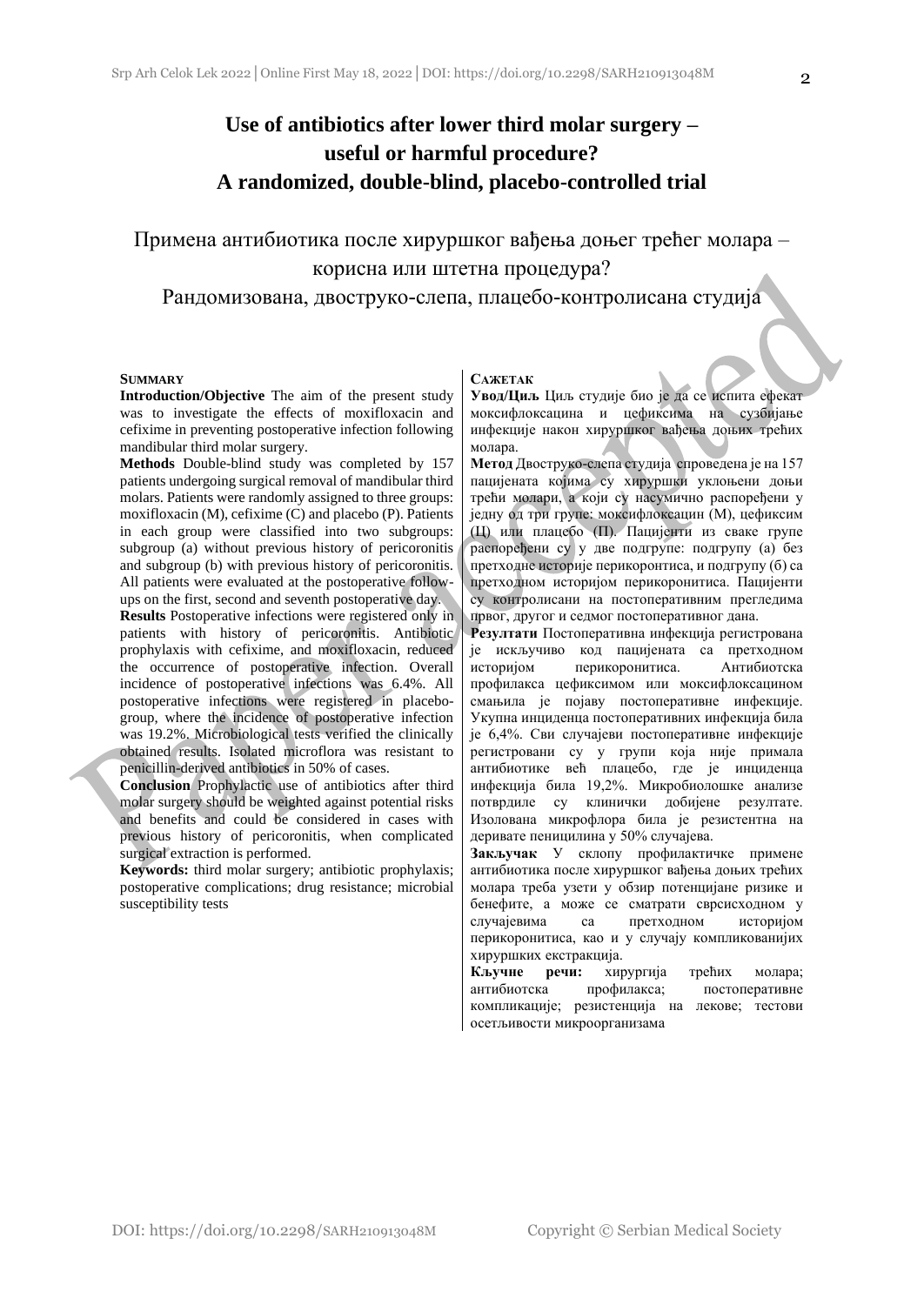Amoxicillin (alone or in combination with clavulanic acid), as well as clindamycin and metronidazole, have long history of success in treatment of odontogenic infections. These are still the most commonly used antibiotics in oral surgery due to the fact that oral microorganisms are mostly susceptible to them. Therefore, it's not surprising that majority of published studies related to the use of antibiotics in oral and maxillofacial surgery, both for prophylaxis and treatment of odontogenic infections, were done with amoxicillin or antibiotics of similar antimicrobial spectrum [1].

However, due to the growing number of patients being allergic to penicillin derivatives [2] as well as the increasing occurrence of oral microorganisms resistant to penicillin and several other antibiotics [3], there is a growing need for research directed towards antibiotics that could be an alternative to amoxicillin and other antibiotics with similar antibacterial spectrum in prevention and treatment of oral infections. Among novel antibiotics, it seems that fluoroquinolones (especially moxifloxacin) and third generations of cephalosporins (especially cefixime) to be promising in that regard. Both are effective against many microorganisms resistant to other antibiotics, including amoxicillin [4, 5]. Moreover, they have different pharmacokinetic properties from penicillin derivatives and may demonstrate (especially moxifloxacin) some anti-inflammatory and immunomodulatory effects [6], which is desirable in prophylaxis or treatment of odontogenic infections.

On the other hand, inadequate prescribing accelerates the development of bacterial resistance to a large number of antibiotics, which could have unforeseeable consequences for health care worldwide in the future. Antibiotic resistance is currently one of the biggest public health problems today, resulting in significant decreases in infection treatment efficiency, an increase in multidrug-resistant bacterial strains, and increased morbidity and mortality, with repercussions for the health system as a whole [7]. The World Health Organization (WHO) report makes it clear that this is not a phenomenon in poor or developing countries - the problem of bacterial resistance is now being observed around the world [8].

We intended to test the efficacy of moxifloxacin and cefixime in preventing postoperative infection after mandibular third molar surgery [9, 10]. The goal of our study was to investigate whether prophylactic use of moxifloxacin and cefixime has significant impact on rate of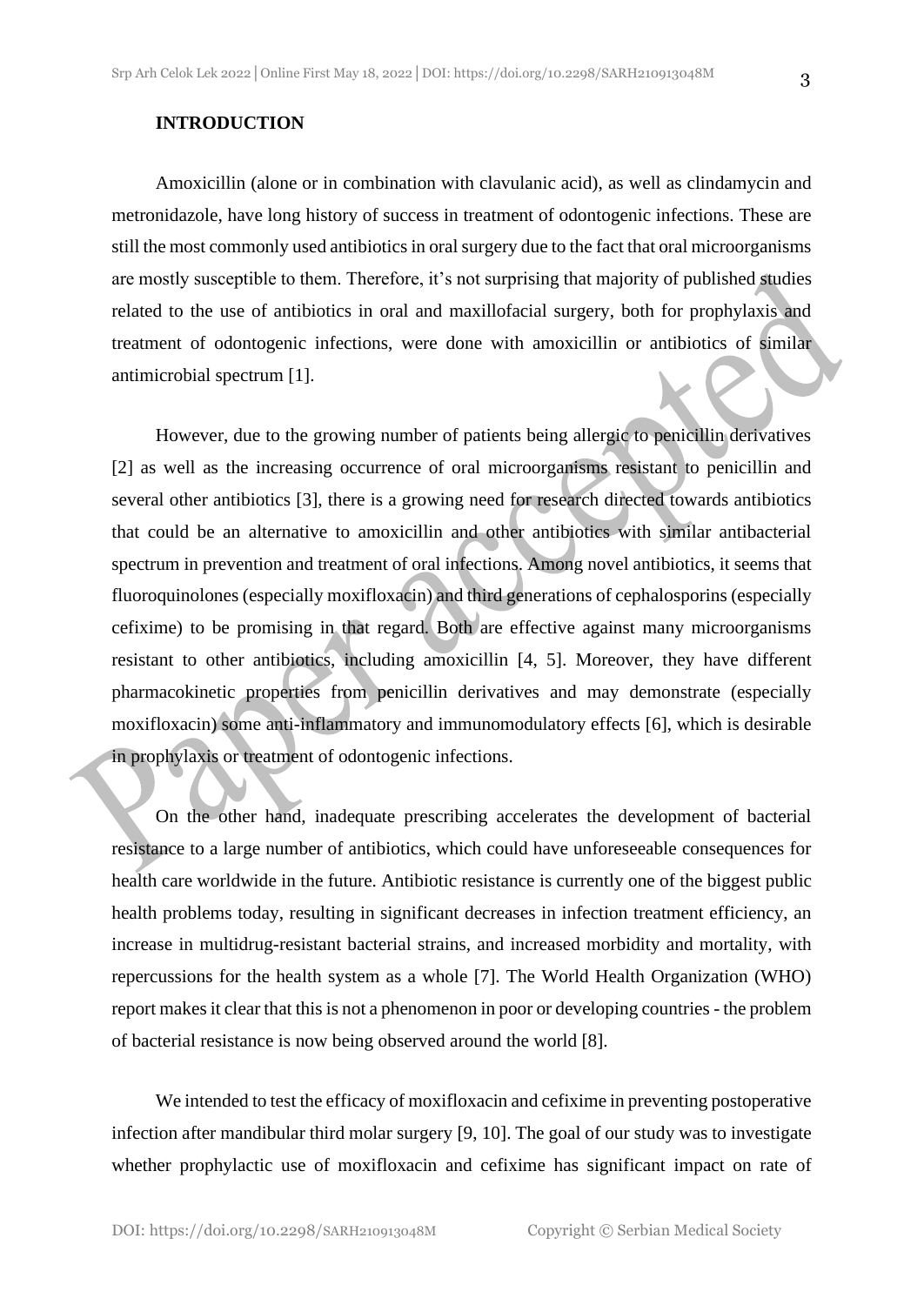postoperative infections after third molar removal. Having an increased antibiotic resistance in mind, our goal was also to determine under what circumstances recommendations on their prophylactic use can be justified.

#### **METHODS**

This clinical research, approved by the Ethics Committee of the Dental Clinic of Vojvodina, with the decision number 01-33/8-2019 and registered of the NIH - ClinicalTrials.gov with ID NCT05027893, was carried out as a double-blind, prospective, placebo-controlled clinical study. All patients included in the study were  $\geq$ 18 years old, indicated for surgical removal of the impacted mandibular third molars, with good systemic health (classified as ASA I and ASA II) [11]. Exclusion criteria: hypersensitivity to study drugs; history of systemic antibacterial therapy within 6 months prior to randomization; pregnancy or breastfeeding; fluoroquinolone-related tendon disorder; clinically relevant cardiac conditions or current use of QT interval prolonging drugs; severe hepatic insufficiency (Child–Pugh C); cases where, in addition to removing the impacted mandibular third molar, some other oral surgical procedure was performed; patients with currently present pericoronitis.

It was assumed that the percentage of infection in prophylactic groups would be similar and no more than 1%, while in the placebo group, it would be higher, approximately 15%. Sample size was calculated as a difference between two proportions (1% and 15%). Using 80% power and alpha=0.05, 56 patients per group was determined sufficient to achieve 80% to detect significant differences between groups.

Patients were randomly and equally assigned to treatment groups. Randomization was performed using a complete randomization algorithm (R software for Windows, package "randomizeR"), allocation ratio 1:1:1 and sample size 165 (55 per group). Randomization list was created with three groups and consequent numbers from 1 to 165. The medication boxes were marked using a specific ID consisting of 3 digits and 2 letters, generated by R software. The IDs were randomly assigned to the randomization list numbers and the final randomization list consisted of ID and list number. Consecutive patients were assigned to a specific group by reading the list number and giving the medication box with specific ID for that number. Only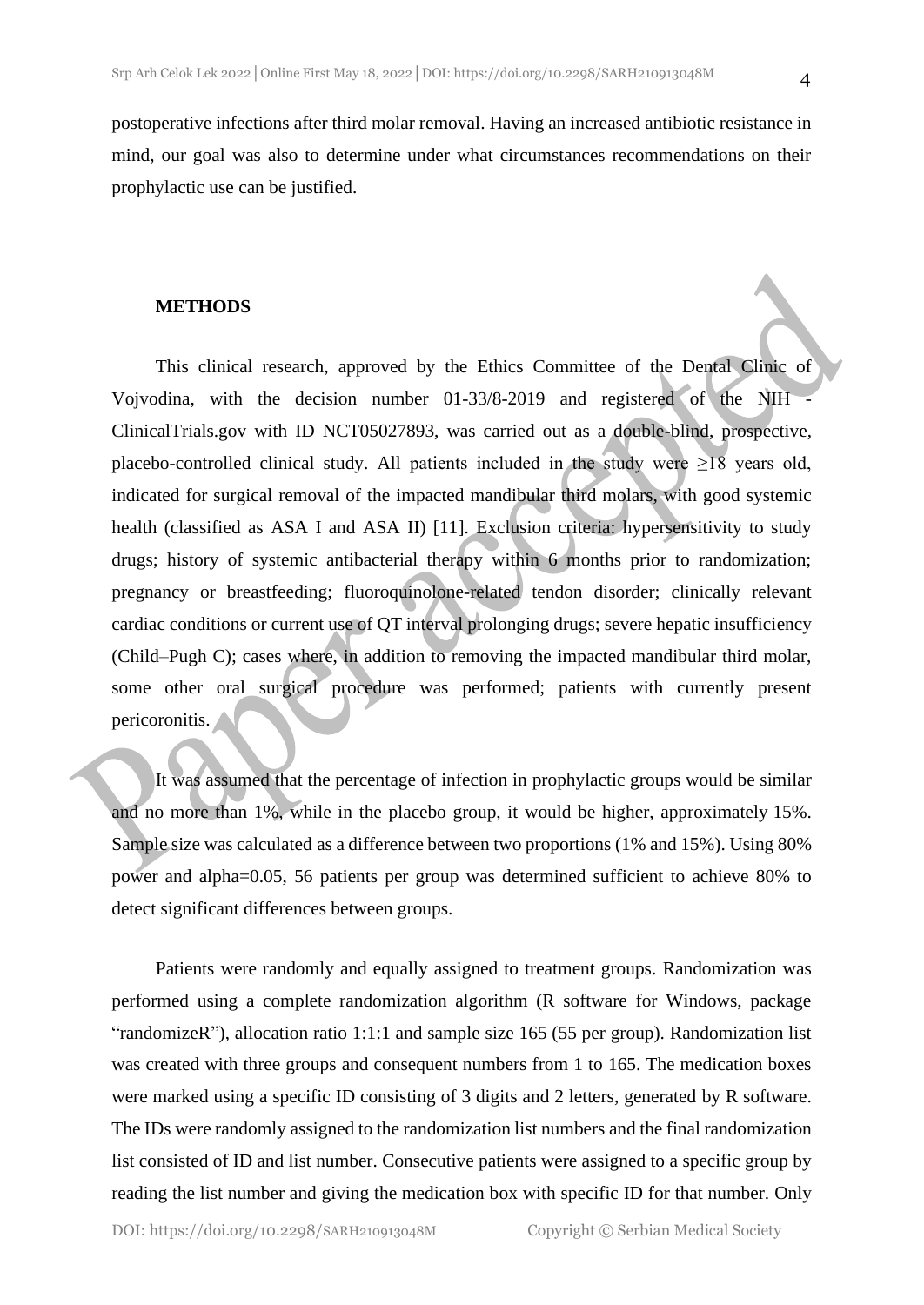third party members, who were not involved in patient care, had all lists in one place and could identify the medication (to be used for emergency unblinding purposes if needed). That person was available 24/7 via mobile phone number provided to the participants.

The manufacturers (Hemofarm DOO, Vršac, Serbia and Alkaloid DOO, Skopje, North Macedonia) created the boxes for medications to be identical by instruction of the research team. The boxes with film-coated tablets were the same shape, size, color, and taste. Placebo tablets were created using the same instructions (PhytoNet DOO, Belgrade, Serbia).

After the screening, all participants that fulfill the enrollment criteria (inclusion/exclusion) were blindly assigned to a specific group by randomization list. Eight patients were classified as dropouts due to either non-compliance (n=4) or failure to appear for the control visit  $(n=4)$ .

Mandibular third molar surgeries were performed by 5 oral surgeons (Figure 1). All surgeries performed under local anaesthesia, using 4 ml of 2% lidocaine with adrenaline 1:80,000. Flaps were elevated, bone removed with surgical burrs and third molars sectioned as needed to facilitate removal. All wounds sutured with non-resorbable 3-0 black silk sutures. The sutures were removed on the seventh postoperative day. Patients were advised to take an analgesic containing 200 mg of ibuprofen and 325 mg of paracetamol if needed.

All patients postoperatively received film-coated tablets with either 400 mg of moxifloxacin or 400 mg of cefixime *per os*. One third of patients received placebo-tablets containing indifferent substances with no antimicrobial action (99% microcrystalline cellulose, 0.5% silicon dioxide and 0.5% magnesium stearate). Surgeons who performed surgery were blinded to the type of tablet which patients received. All used film-coated tablets were administered for the first five days postoperatively, once a day, in a double-blind manner. All patients were evaluated at the postoperative follow-ups on the first, second and seventh postoperative day.

Postoperative infection was diagnosed based on the presence of local signs of inflammation and systemic signs of infection (elevated body temperature, accelerated erythrocyte sedimentation, leucocytosis).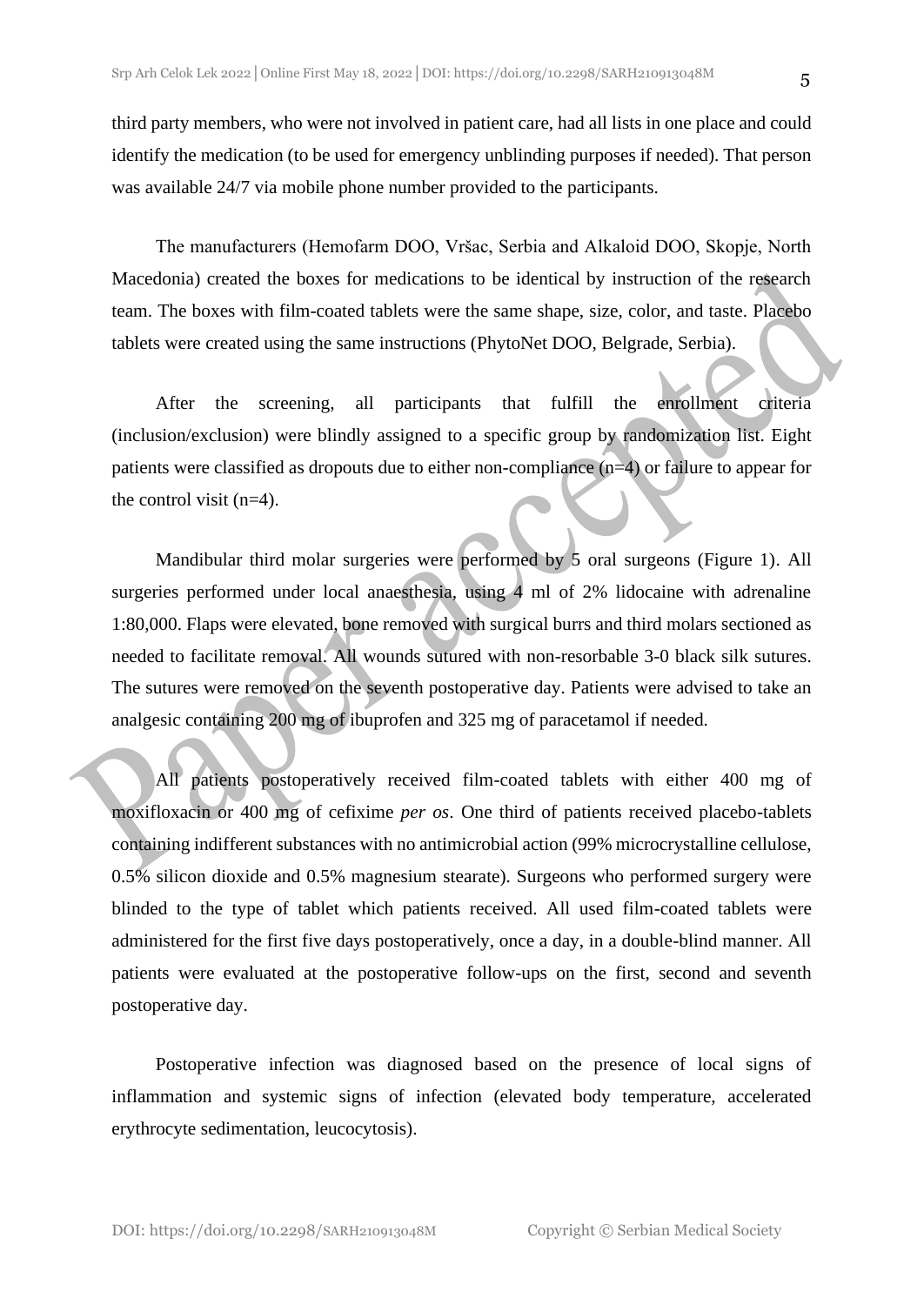Swab samples were obtained from surgical wounds of patients with signs of postoperative infection, and microbiologically analysed. The susceptibility of isolated microorganisms to moxifloxacin, cefixime and other antibiotics commonly used in oral and maxillofacial surgery was tested by culture on antibiotic-containing media. Regarding the susceptibility to antimicrobial drugs, bacteria were classified according to the growth inhibition zone, into three categories: susceptible (S), intermediate (I) and resistant (R).

After the study was completed and the codebook was opened, results were grouped by type of treatment into three groups: moxifloxacin (M), cefixime (C) and the placebo (P). Based on the previous history of pericoronitis, patients in each group were classified into two subgroups: patients without previous history of pericoronitis (a) and patients with previous history of pericoronitis (b).

The manuscript was reported in accordance with the CONSORT statement [12]. Primary outcome was identified as occurrence of postoperative infection. Secondary outcomes were subgroup analysis (previous history of pericoronitis or not) and identified as susceptibility of isolated microorganisms to antibiotics (in cases where swab samples were obtained).

Results are presented as count and percent (where appropriate). Group comparisons were performed using Fisher's Exact test. P values less than 0.05 were considered significant. All data were analyzed using SPSS 20.0 (IBM corp.) statistical software.

## **RESULTS**

The clinical study included 165 patients who were indicated for surgical removal of impacted mandibular third molar. Eight patients were excluded from the study due to noncompliance with the postoperative instructions or not showing up to follow-up exams. The template for the CONSORT flow diagram [12] is shown in Figure 2. The study, in accordance with the described method, was completed by a total of 157 patients, so that the first study group, group (M), consisted of 52 patients (subgroup (a) of 39 patients, subgroup (b) of 13 patients), the second study group (C) 53 patients (subgroup (a) of 39 patients, subgroup (b) with of 14 patients), and the control group (P) 52 patients (subgroup (a) of 39 patients, subgroup (b) of 13 patients). Mean patient age was 26.7 with standard deviation 8.85 in group M; 24.2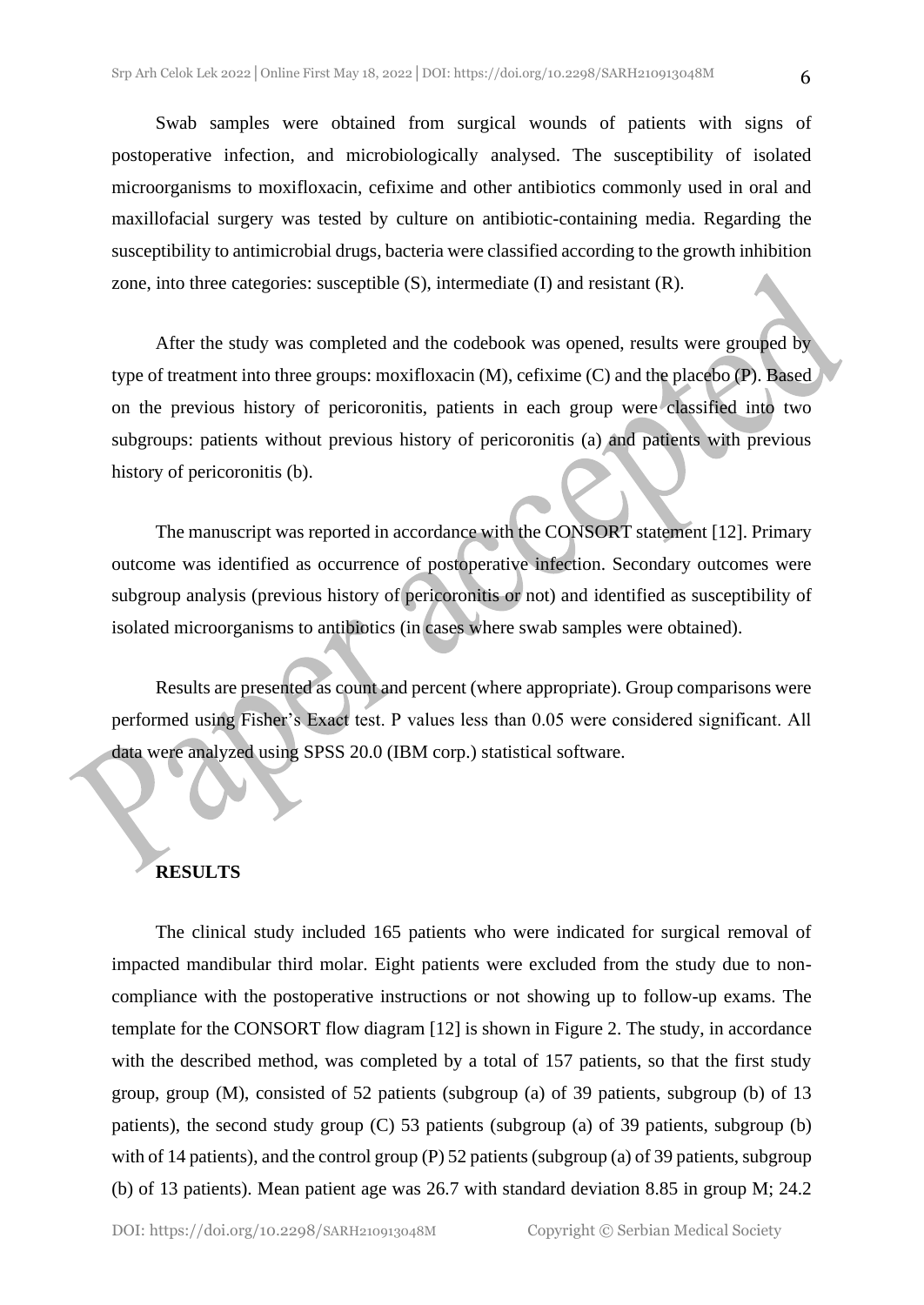with standard deviation 5.11 in group C, and 25.5 with standard deviation 5.44 in group P. Gender distribution in groups was as follows: group M (59.6% female, 40.4% male); group C (73.6% female, 26.4% male), group P (75% female, 25% male).

In our study, the overall incidence of postoperative infections was 6.4%. Interestingly, we did not register any *de novo* infection - all cases of postoperative infection occurred in patients who had preoperative history of pericoronitis (subgroup b), and all these cases belonged to the placebo-group P (Table 1).

The difference between each of the study groups (groups M and C) and the control placebo-group (group P) regarding the occurrence of postoperative infection was confirmed with Fisher's test of exact probability ( $p \le 0.001$ ).

There is a statistically significant difference in the predisposition to infection with previous history of pericoronitis (Table 2). Patients of the group P, subgroup (b), had a postoperative infection in 77% of cases (10/13 patients). Patients without previous history of pericoronitis remained infection-free following surgery (0%, 0/39 patients).

Patients with diagnosed postoperative infection were under close supervision for three weeks after surgery. In cases where postoperative infection was diagnosed in the placebo group, standard therapy was administered – amoxicillin with clavulanic acid (or in case of allergy to amoxicillin, azithromycin was used). After the microbial identification of the causative agent(s), and in case of its resistance to amoxicillin with clavulanic acid or azithromycin, antibiotic therapy was modified in accordance with microbiological susceptibility.

Out of 23 analysed samples, 5 were taken preoperatively from the examinees from each of the study groups (M and C), who had history of pericoronitis (subgroups b). A total of 13 samples were taken from the control placebo-group P; 3 samples preoperatively around the tooth with history of pericoronitis, and 10 samples from the operative wound of the patients with signs of postoperative infection before giving antibiotic therapy. Samples were tested for susceptibility to the researched antibiotics, as well as to the other antibiotics usually used in oral surgery (Table 3).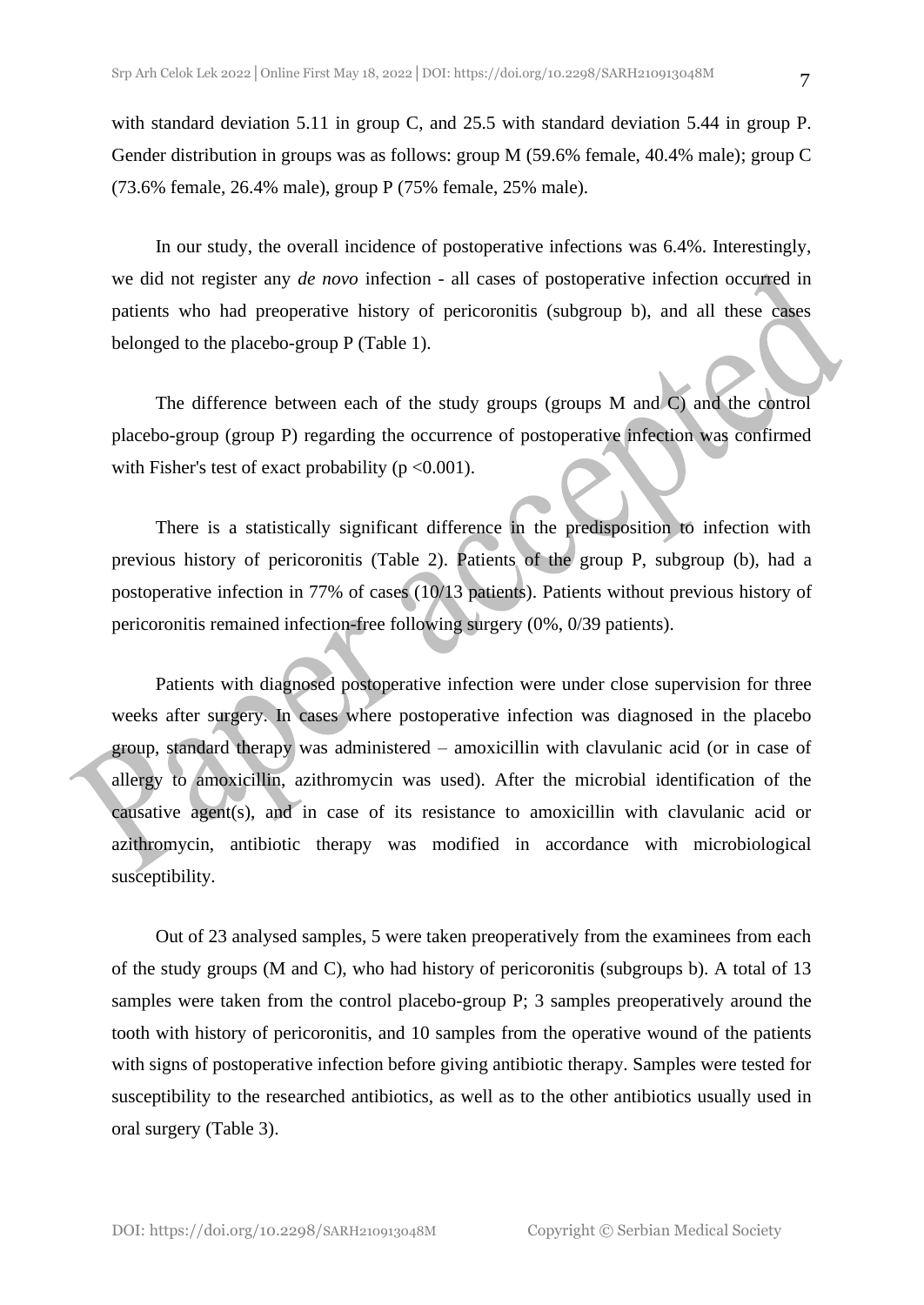As shown in Table 3, all the swabs were susceptible to moxifloxacin. It is interesting to note that three swabs with strictly pathogenic *Staphylococcus aureus* were resistant to ampicillin, amoxicillin, amoxicillin with clavulanic acid, and had intermediate susceptibility to clindamycin. Resistance to moxifloxacin was not observed in any of the samples taken, and resistance to cefixime was noted in only one case.

#### **DISCUSSION**

Justification for the use of antibiotics relative to mandibular third molar surgery has been a controversial topic. Lang et al. [13] found as many as 42 different protocols for antibiotic administration following this procedure (in terms of type, dose, timing, and mode of delivery). Many authors conducted prospective, placebo-controlled clinical trials, with similar methods, and in most studies the antibiotic in the study group was amoxicillin (with or without clavulanic acid), administered in single preoperative dose or three to five days after surgery. The conclusions are mainly reduced to the common consensus that there is sufficient evidence for use of these antibiotics for third molar surgery, because the benefit does not outweigh the risk of side effects [14]. Recently, Cervino et al. [15] proposed a modified protocol that is based on the administration of amoxicillin or amoxicillin with clavulanic acid before and after intervention, but, again, has left many questions unanswered. The conclusion was that it was necessary to find an alternative to existing, especially penicillin-derived antibiotics [15].

Chugha et al. [9] observed heterogeneity in the design of the studies and the method of antibiotics administration. Better evidence and justification are needed in this area, as many strong recommendations are currently made on the basis of weak evidence [16].

Moxifloxacin and cefixime have been labelled by many authors as a realistic therapeutic alternative to existing antibiotics widely used in oral and maxillofacial surgery [5, 17]. Cachovan et al. [18] demonstrated that moxifloxacin penetrates very well into oral tissues, reaches high concentrations in bone, and is well resorbed after oral administration. Moreover, moxifloxacin is very effective against oral pathogens, especially against the periopathogen *Aggregatibacter actinomycetemcomitans*, as well as against *Porphyromonas gingivalis*, *Prevotela intermedia* and *Tannerella forsythia* [19]. Efficacy of oral treatment with moxifloxacin and amoxicillin with clavulanic acid on oral function and quality of life after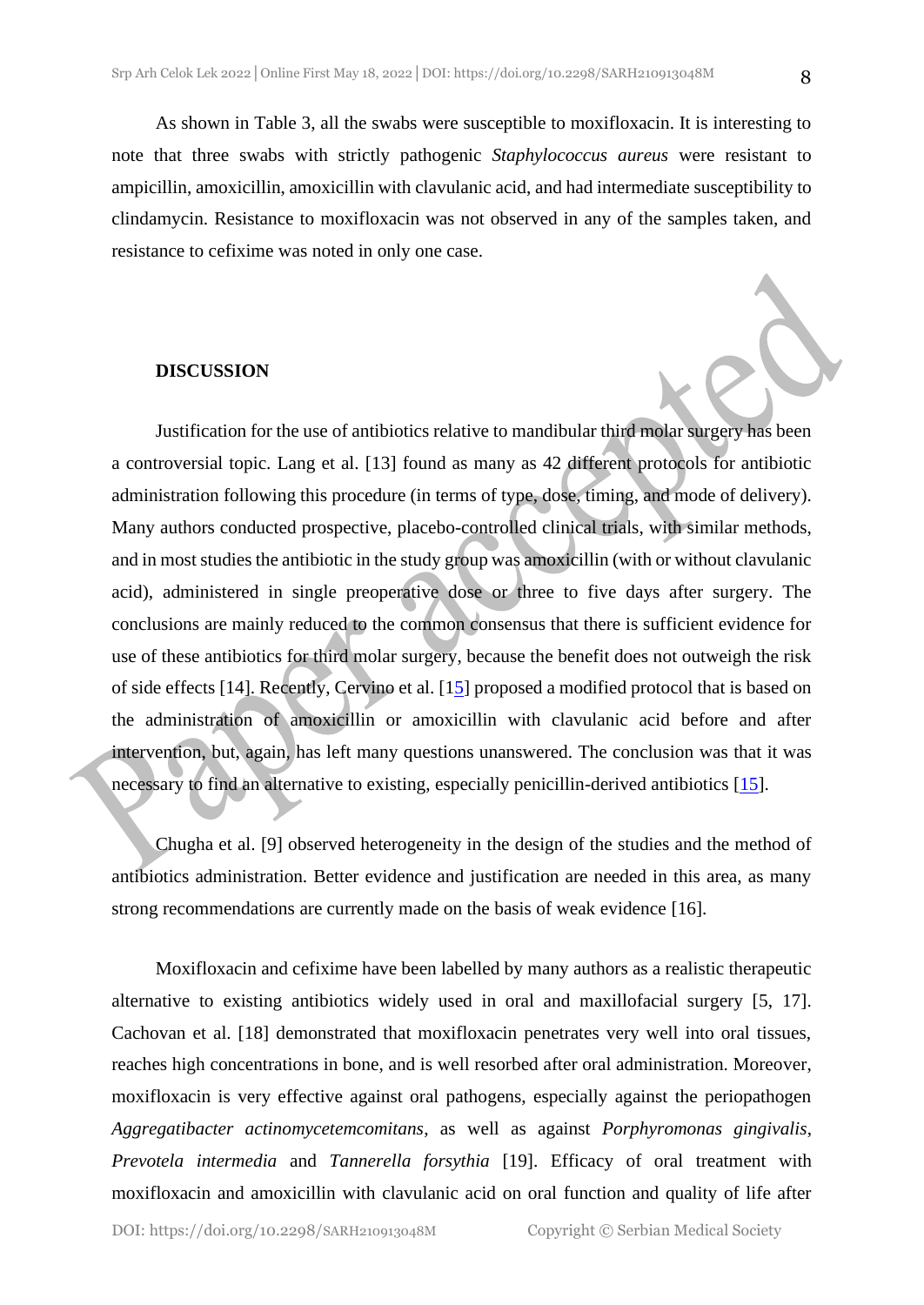third molar surgery demonstrated that moxifloxacin shortened the period of postoperative recovery [20].

In our study, the frequency of postoperative infection in control group P was extremely high (19.2%). Data on the frequency of infection after this surgery vary depending on the assessment method. Most studies indicate that the prevalence of postoperative infection is in 1-10% range, which is lower than in our study [21]. Patients with previous history of pericoronitis had postoperative infection in 77% of cases, while none of the patients without previous history of pericoronitis developed postoperative infection (0%). All the cases of postoperative infection occurred in the group that did not receive antibiotics postoperatively. Some studies suggest that randomized controlled trials should be performed and a cause-andeffect relationship between previous history of pericoronitis and more frequent postoperative infection after mandibular third molar surgery should be established [22], while others have shown that postoperative infection is statistically higher in patients with previous history of pericoronitis [23].

We also observed three postoperative infections where *Staphylococcus aureus* was isolated from the sample; in all other cases we registered polymicrobial flora dominated by viridians streptococci. The results of microbiological analysis verified the results of clinical trials, because the microorganisms isolated from all swab samples were susceptible to moxifloxacin. All samples were susceptible to cefixime, except one case with coagulasenegative staphylococci (CoNS). Also, in 50% of the samples taken, resistance to ampicillin, amoxicillin and amoxicillin with clavulanic acid was registered, which is very concerning (Table 3). Microbiological analysis of samples obtained from odontogenic abscesses concluded that odontogenic infections are polymicrobial. Moxifloxacin had promising *in vitro* activity against odontogenic pathogens such as the viridans and hemolytic streptococci, *Strep. anginosus* and *Strep. mitis* group and *Neisseria spp.* [4]. Moxifloxacin was also effective against more than 90% of isolated strict anaerobes, predominantly *Prevotella spp.* [24]. Treatment of severe odontogenic infections comparing moxifloxacin, amoxicillin with clavulanic acid and clindamycin, in the mixed aerobic-anaerobic bacterial flora, showed at least one of the pathogens was resistant to penicillin in 50% of the patients, and a rate of increase in resistance to clindamycin was also noticeable [4, 25]. Due to its high tissue penetration and concentration in bone tissue, moxifloxacin has shown promising results [18, 24]. Because of the broader activity and reduced dosing frequency (administration only once daily), the use of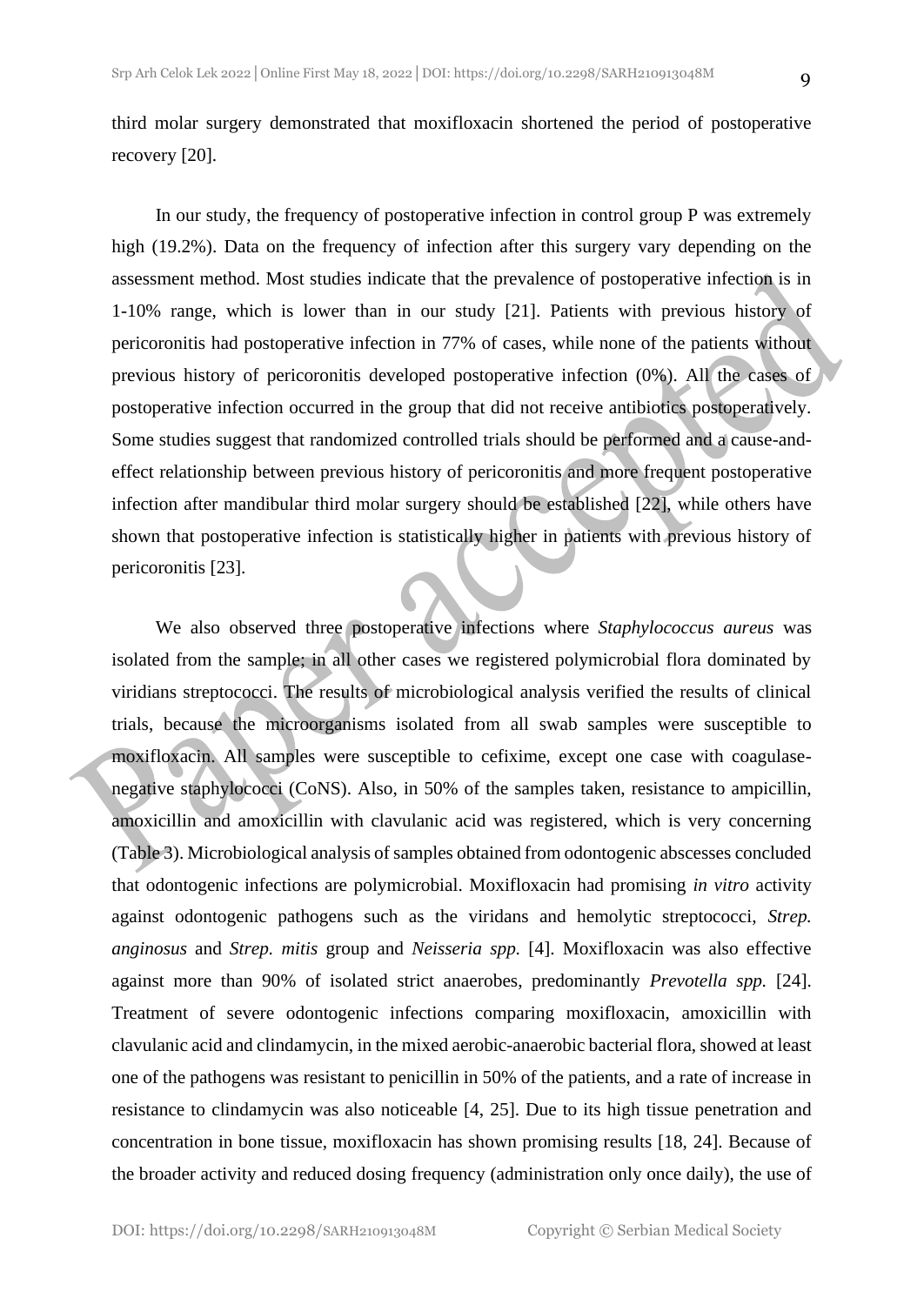moxifloxacin instead of clindamycin in penicillin-allergic patients seems worth considering [4, 24].

Antibiotic prophylaxis with moxifloxacin and cefixime, reduced the occurrence of postoperative inflammatory sequelae (pain, swelling and trismus) . It is interesting, that both antibiotics, especially moxifloxacin, also contributed to reducing the incidence of postoperative dry socket, which is not provoked by inflammation [26].

Adequate antibiotic treatment comprises the administration of the appropriate antibiotic in optimal dose through the correct route of administration [27]. Nevertheless, antibiotics have been associated with considerable side effects, thus their use should be adequate and according to guidelines. Our finding that several patients in group P did not have postoperative infections confirms that antibiotics are not an absolute requirement in all surgical cases.

Side effects of fluoroquinolones include headaches, tendonitis, and transient neurological effects in elderly population [28]. In addition, some relatively benign side-effects are observed, such as nausea, vomiting and diarrhoea [29].

We did not include group with amoxicillin (with or without clavulanic acid) due to different dosing regimen which makes double-blind design impossible, and this is a relative limitation of the study. Another limitation of our study is a relatively small sample size, which should be considered when estimating the strength of data given here in. Finally, even though isolated microorganisms have demonstrated resistance to penicillin and its derivatives, we cannot claim with certainty that those species/strains have caused the infection, considering that all specimens contained polymicrobial flora.

Our study also indicates that antibiotics should not be prescribed generally in all cases. Over prescribing is fuelling a global increase in bacterial resistance, which is becoming a major public health challenge around the world [7]. Considering the increase in antimicrobial resistance, a growing awareness on the search for new antibacterial agents is essential, and the choice of moxifloxacin and cefixime to prevent posteperative infections after third molar surgery seems appropriate, not only because of the aforementioned benefits, but also because of the simplified dosing regimen, avoiding drug interactions in polymedicated patients (patients who use multiple medications), monotherapy options, and thus better compliance and adherence [30].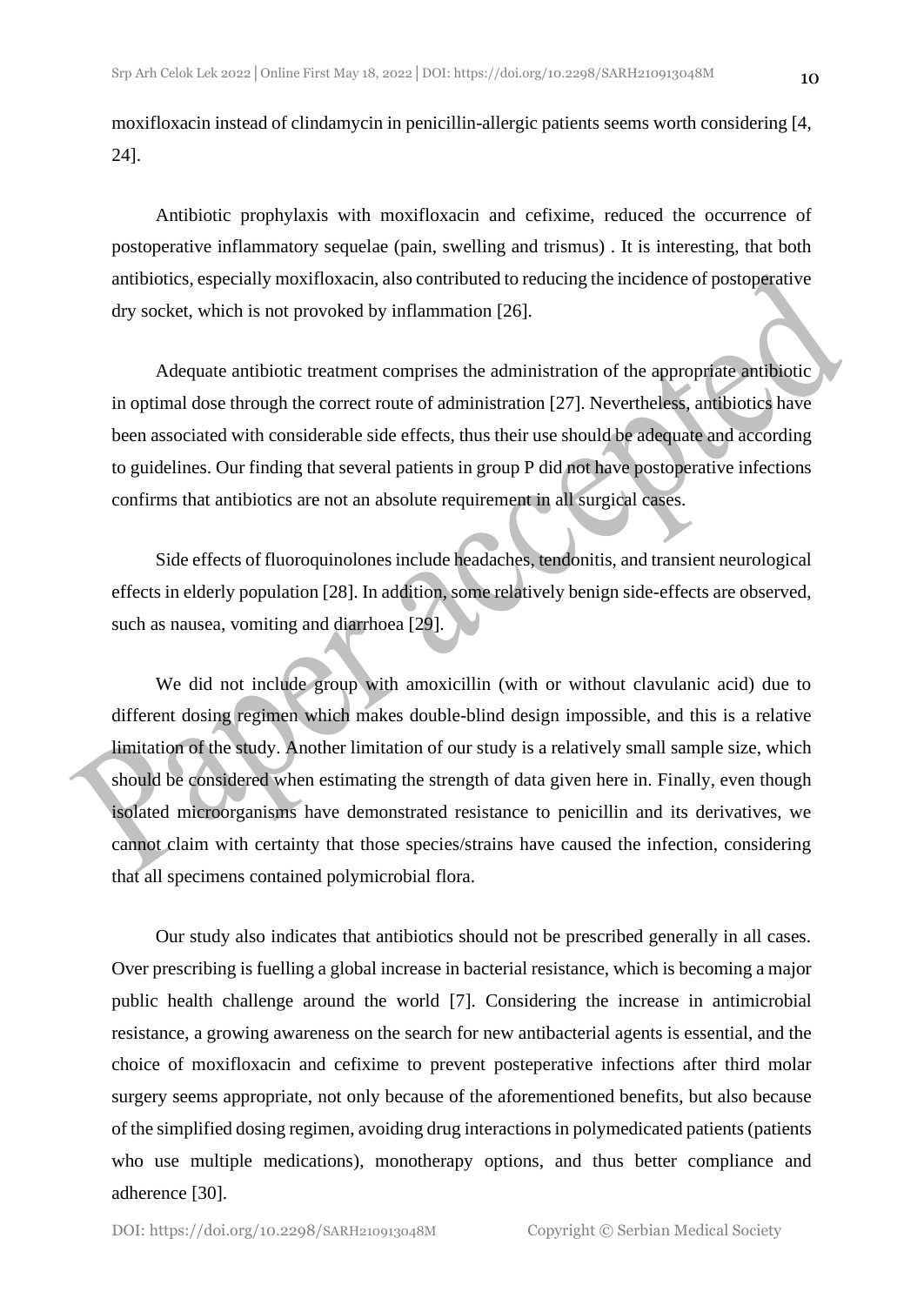Ultimately, the decision to prescribe antibiotics, should be made on case-by-case basis, considering the complexity of the surgical case and well as risks and benefits of antibiotic prophylaxis.

### **CONCLUSION**

We found a cause-and-effect relationship between previous history of pericoronitis and frequent postoperative infections after mandibular third molar surgery, while no infections were observed in patients without such history. This indicates that prior history of pericoronitis may be a decisive risk factor, and that prescribing prophylactic antibiotics may be unwarranted in cases where such a history is absent. Restraint and appropriate practices in antibiotics prescribing would be very helpful in limiting further spread of microbial resistance, and in maintaining efficacy of existing drugs. However, our study did not include the analysis of time elapsed between the last pericoronitis episode (in cases with history of pericoronitis) and date when surgery was performed, which may influence the relative risk of postoperative infection.

While strong recommendations require a more powerful study with a larger number of patients, our data provide evidence that in cases where prophylactic antibiotics are warranted, moxifloxacin and cefixime provide good protection against postoperative infection, and should be considered for use in that context.

### **ACKNOWLEDGEMENTS**

We thank all participants for their help, especially: Prof. Karmen Stankov (University of Novi Sad, Faculty of Medicine, Department of Biochemistry and Clinical Center of Vojvodina, Department of Clinical Pharmacology, Novi Sad, Serbia) Bojan Pavlović, PhD (Chief Operating Officer PhytoNet AG, Zürich Area, Switzerland) and Miloš Babić, PhD (Director of Research at BioSpyder Technologies, San Diego County, California, United States).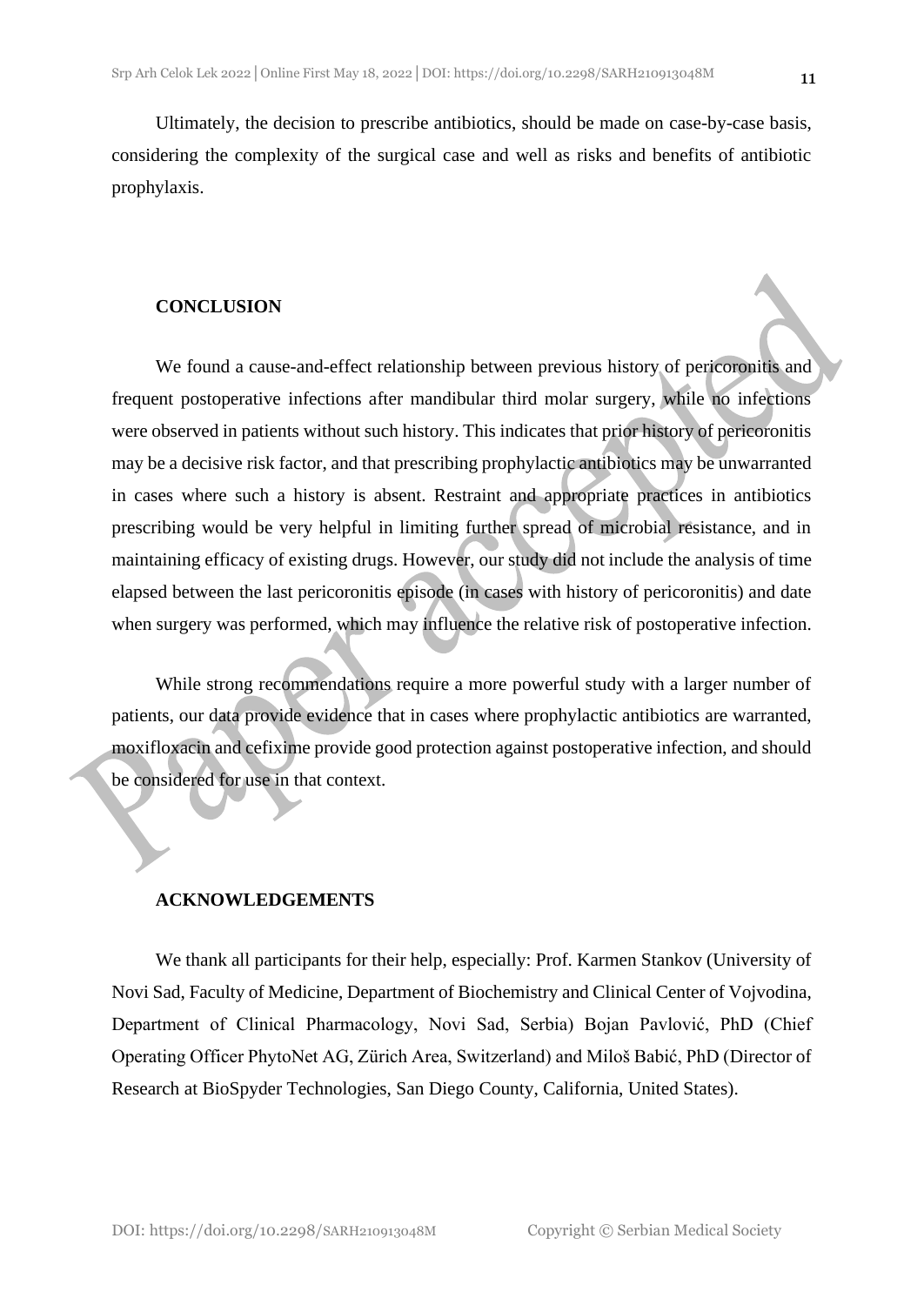The authors did not receive support from any organization for the submitted work – specific grant from any funding agency in the public, commercial, or not-for-profit sectors. PhytoNet DOO, Belgrade, Serbia, donated the placebo tablets to the study.

**Conflict of interest:** None declared.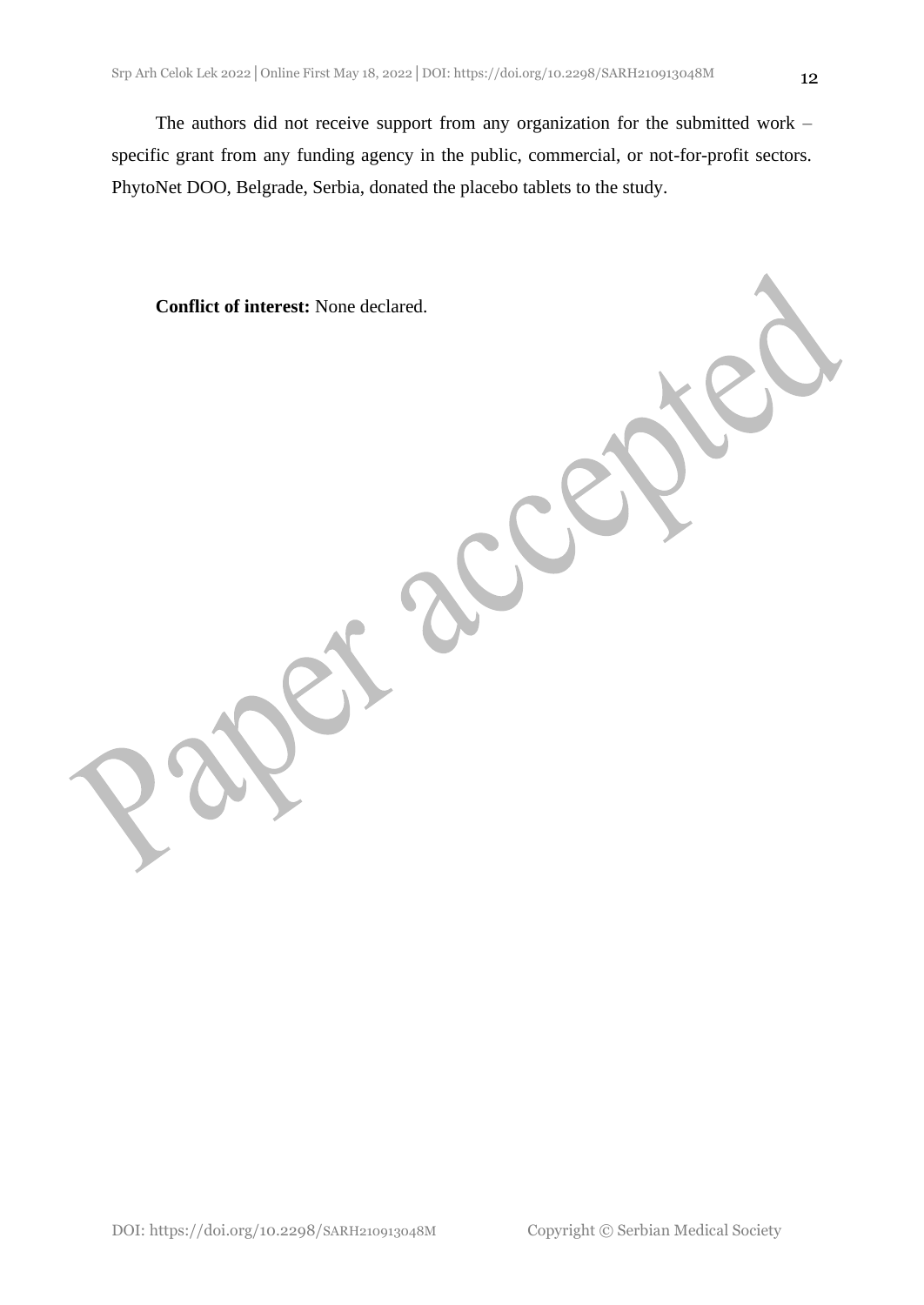#### **REFERENCES**

- 1. Sologova D, Diachkova E, Gor I, Sologova S, Grigoreviskikh E, Arazashvili L, Petruk P, Tarasenko S. Antibiotics Efficiency in the Infection Complications Prevention after Third Molar Extraction: A Systematic Review. Dent J. 2022; 10(4):72. https://doi.org/10.3390/dj10040072
- 2. Blumenthal KG, Lu N, Zhang Y, Walensky RP, Choi HK. Recorded Penicillin Allergy and Risk of Mortality: a Population-Based Matched Cohort Study. J Gen Intern Med. 2019;34(9):1685-87. DOI:10.1007/s11606-019- 04991-y PMID: 31011962
- 3. Ardila C-M, Bedoya-García J-A. Antimicrobial resistance of Aggregatibacter actinomycetemcomitans, Porphyromonas gingivalis and Tannerella forsythia in periodontitis patients. J Glob Antimicrob Resist. 2020;22:215-218. DOI:10.1016/j.jgar.2020.02.024 PMID: 32169683
- 4. Sobottka I, Wegscheider K, Balser L, Boger RH, Hallier O, Giersdorf I, et al. Microbiological Analysis of a Prospective, Randomized, Double-Blind Trial Comparing Moxifloxacin and Clindamycin in the Treatment of Odontogenic Infiltrates and Abscesses. Antimicrob Agents Chemother. 2012;56:2565-9. DOI: 10.4317/jced.52627 PMID: 26644841
- 5. Dukić S, Matijević S, Daković D, Čutović T. Comparison of cefixime and amoxicillin plus metronidazole in the treatment of chronic periodontitis. Vojnosanit Pregl. 2016;73(6):526-30. DOI:10.2298/vsp150326133dPMID: 27498443
- 6. Assar S, Nostrabadi R, Khorramdel Azad H, Masoumi J, Mohamadi M, Hassanshahi G. A Review of Immunomodulatory Effects of Fluoroquinolones. Immunol Invest. 2021;50(8): 1007-1026. DOI: 10.1080/08820139.2020.1797778 PMID: 32746743.
- 7. Dadgostar P. Antimicrobial Resistance: Implications and Costs. Infect Drug Resist. 2019; 12: 3903–3910. DOI: 10.2147/IDR.S234610 PMID: 31908502
- 8. Organization WH [Internet]. Global action plan on antimicrobial resistance. Geneva: World Health Organization; 2015 [cited 2021 Sep 4]. Available from: https://apps.who.int/iris/handle/10665/193736.
- 9. Chugha A , Patnanaa AK, Kumara P, Chugha VK , Kherab D, Singh S. Critical analysis of methodological quality of systematic reviews and meta-analysis of antibiotics in third molar surgeries using AMSTAR 2. J Oral Biol Craniofac Res. 2020; 10(4):441-49. doi: 10.1016/j.jobcr.2020.07.011 PMID: 32884898
- 10. Ramos E, Santamaría-Zuazua JA, Santamaría G, Barbier L, Arteagoitia MI. Do systemic antibiotics prevent dry socket and infection after third molar extraction? A systematic review and meta-analysis. Oral Surg Oral Med Oral Pathol Oral Radiol. 2016;122(4):403–25.DOI: 10.1016/j.oooo.2016.04.016 PMID: 27499028
- 11. Mayhew D, Mendonca V, Murthy BVS. A review of ASA physical status historical perspectives and modern developments. Anaesthesia. 2019; 74(3):373-379. DOI: 10.1111/anae.14569 PMID: 30648259
- 12. Liu X, Cruz Rivera S, Moher D, Calvert MJ, Denniston AK. Reporting guidelines for clinical trial reports for interventions involving artificial intelligence: the CONSORT-AI Extension. BMJ. 2020; 370:m3164; 370. doi: https://doi.org/10.1136/bmj.m3164 PMID: 32909959
- 13. Lang MS, Gonzalez ML, Dodson TB. Do antibiotics decrease the risk of inflammatory complications after third molar removal in community practices? J Oral Maxillofac Surg. 2017; 75(2):249-55. DOI: 10.1016/j.joms.2016.09.044 PMID: 28341449
- 14. Lupi SM, Olivieri G, Landini J, Ferrigno A, Richelmi P, Todaro C, y Baena RR. Antibiotic Prophylaxis in the Prevention of Postoperative Infections in Mandibular Third Molar Extractions: Systematic Review and Meta-Analysis. Appl. Sci. 2021; 11(20):9449. https://doi.org/10.3390/app11209449
- 15. Cervino G, Cicciù M, Biondi A, Bocchieri S, Herford AS, Laino L, Fiorillo L. Antibiotic Prophylaxis on Third Molar Extraction: Systematic Review of Recent Data. Antibiotics (Basel). 2019;8(2):53. DOI: 10.3390/antibiotics8020053 PMID: 31052566
- 16. Guyatt GH, Oxman AD, Vist GE, Kunz R, Falck-Ytter Y, Alonso-Coello P, et al. GRADE: an emerging consensus on rating quality of evidence and strength of recommendations. BMJ. 2008;336(7650):924- 6.DOI:10.1136/bmj.39489.470347.AD PMID: 18436948
- 17. Ogle OE. Odontogenic Infections. Dent Clin North Am. 2017;61(2):235-52. DOI: 10.1016/j.cden.2016.11.004 PMID: 28317564
- 18. Cachovan G, Nergiz I, Thuss U, Siefert H-M, Sobottka I, Oral O, et al. Penetration of moxifloxacin into rat mandibular bone and soft tissue. Acta Odontol Scandinav. 2009;67(3):182-86. DOI: 10.1080/00016350902787564
- 19. Ardila C-M, Hernández-Casas C, Bedoya-García J-A. Effects on clinical outcomes of adjunctive moxifloxacin versus amoxicillin plus metronidazole in periodontitis patients harbouring Aggregatibacter actinomycetemcomitans, Porphyromonas gingivalis and Tannerella forsythia: exploratory analyses from a clinical trial. Quintessence Int. 2021;52(1):20-29. DOI: 10.3290/j.qi.a44927 PMID: 32696031
- 20. Limeres J, Sanromán JF, Tomás I, Diz P. Patients' Perception of Recovery After Third Molar Surgery Following Postoperative Treatment With Moxifloxacin Versus Amoxicillin and Clavulanic Acid: A Randomized, Double-Blind, Controlled Study. J Oral Maxillofac Surg. 2009; 67(2):286-91.DOI:10.1016/j.joms.2008.06.061 PMID: 19138601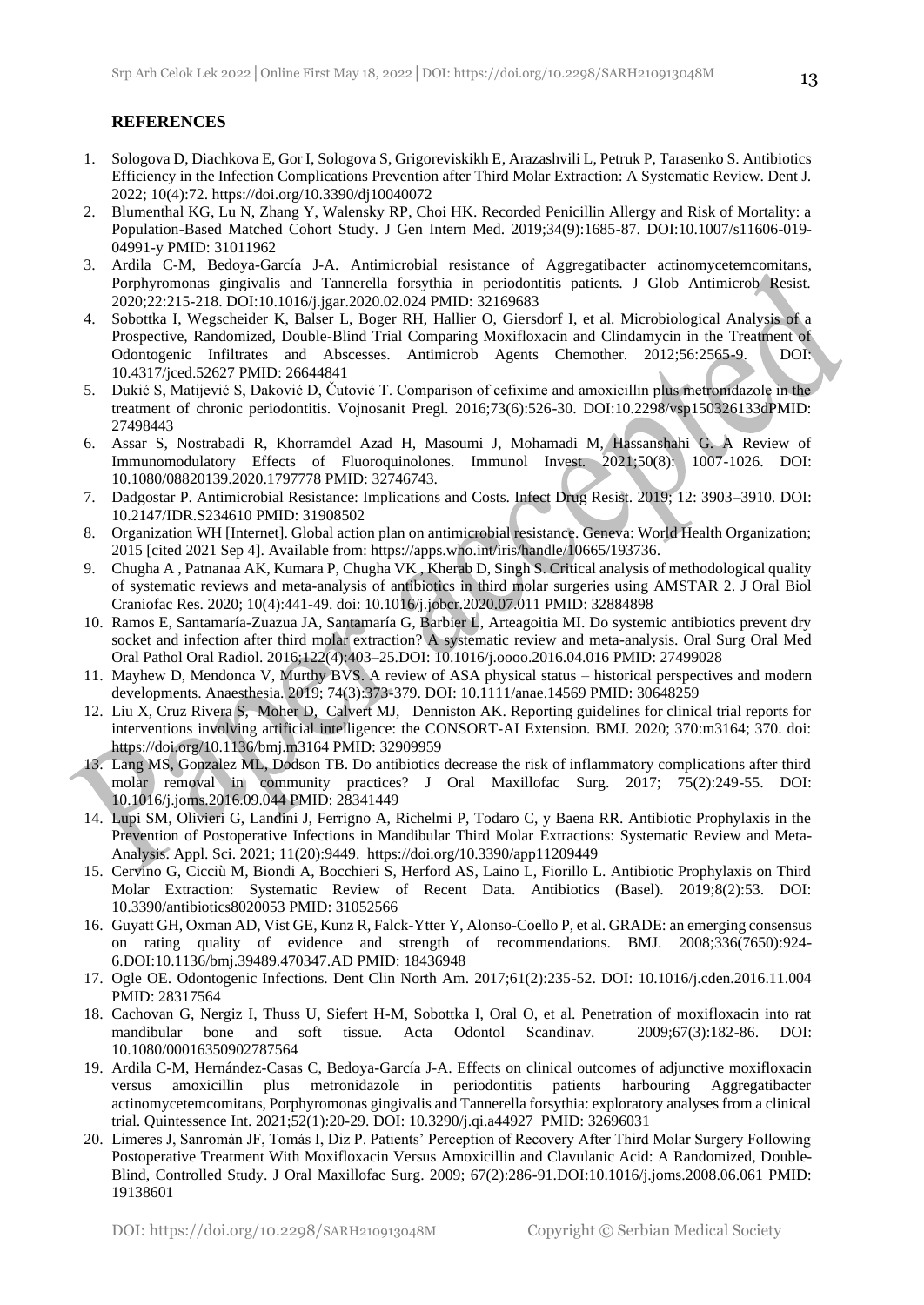- 21. Blatt S, Al-Nawas B. A systematic review of latest evidence for antibiotic prophylaxis and therapy in oral and maxillofacial surgery. Infection. 2019; 47(4):519-555 DOI: 10.1007/s15010-019-01303-8 PMID: 30945142
- 22. Poeschl PW, Spusta L, Russmueller G, Seemann R, Hirschl, Poeschl E, et al. Antibiotic susceptibility and resistance of the odontogenic microbiological spectrum and its clinical impact on severe deep space head and neck infections. Oral Surg Oral Med Oral Pathol Oral Radiol Endod. 2010;110(2):151-56. DOI:10.1016/j.tripleo.2009.12.039 PMID: 20346713
- 23. Kotarac Knežević A, Knežević D, Kuna T, Granić M, Grgić N, Gabrić D. Does A Single Dose Of Systemic Antibiotic Prevent Postoperative Inflammatory Complications After Lower Third Molar Surgery? A Randomized Controlled Trial. Res J Pharm Biol Chem Sci [Internet]. 2018 [cited 2021 Sep 2]; 9:1223. Available from: https://www.rjpbcs.com/pdf/2018\_9(6)/[166].pdf
- 24. Gomez-Arambula H, Hidalgo-Hurtado A, Rodriguez-Flores R, Gonzalez-Amaro AM, Garrocho-Rangel A, Pozos-Guillen A. Moxifoxacin versus clindamycin/ceftriaxone in the management of odontogenic maxillofacial infectious processes: a preliminary, intrahospital, controlled clinical trial. J Clin Exp Dent. 2015;7:e634–9. DOI:10.4317/jced.52627 PMID: 26644841
- 25. Arteagoitia I, Sánchez, FR, Figueras A, Arroyo-Lamas N. Is clindamycin effective in preventing infectious complications after oral surgery? Systematic review and meta-analysis of randomized controlled trials. Clin Oral Invest. [In press] 2022; [published 02 March 2022; cited 06 May 2022]. Available from: https://link.springer.com/article/10.1007/s00784-022-04411-2#citeas. DOI: 10.1007/s00784-022-04411-2 PMID: 35235059
- 26. Stošić B, Šarčev I, Mirković S, Bajkin B, Soldatović I. A comparative analysis of the efficacy of moxifloxacin and cefixime in the reduction of postoperative inflammatory sequelae after mandibular third molar surgery. Vojnosanit Pregl. 2022; 79(4): 359–67. DOI: https://doi.org/10.2298/VSP200909122S
- 27. Póvoa P, Moniz P, Gonçalves Pereira J, Coelho L. Optimizing Antimicrobial Drug Dosing in Critically Ill Patients. Microorganisms. 2021; 9(7):1401. DOI: 10.3390/microorganisms9071401 PMID: 34203510
- 28. Scavone C, Mascolo A, Ruggiero R, Sportiello L, Rafaniello C, Berrino L, Capuano A. Quinolones-Induced Musculoskeletal, Neurological, and Psychiatric ADRs: A Pharmacovigilance Study Based on Data From the Italian Spontaneous Reporting System. Front Pharmаcol. 2020; 15;11:428. DOI: 10.3389/fphar.2020.00428 PMID: 32351386
- 29. Motamendi H, Fathollahi M, Abiri R, Kadivarian S, Rostamian M, Alvandi A. A worldwide systematic review and meta-analysis of bacteria related to antibiotic-associated diarrhea in hospitalized patients. PLoS One. 2021;16(12):e0260667. DOI: 10.1371/journal.pone.0260667. PMID: 34879104
- 30. Muller C. Antibiotics and Antimicrobials Resistance: Mechanisms and New Strategies to Fight Resistant Bacteria. Antibiotics (Basel). 2022; 11(3):400. https://doi.org/10.3390/antibiotics11030400 PMID: 35326863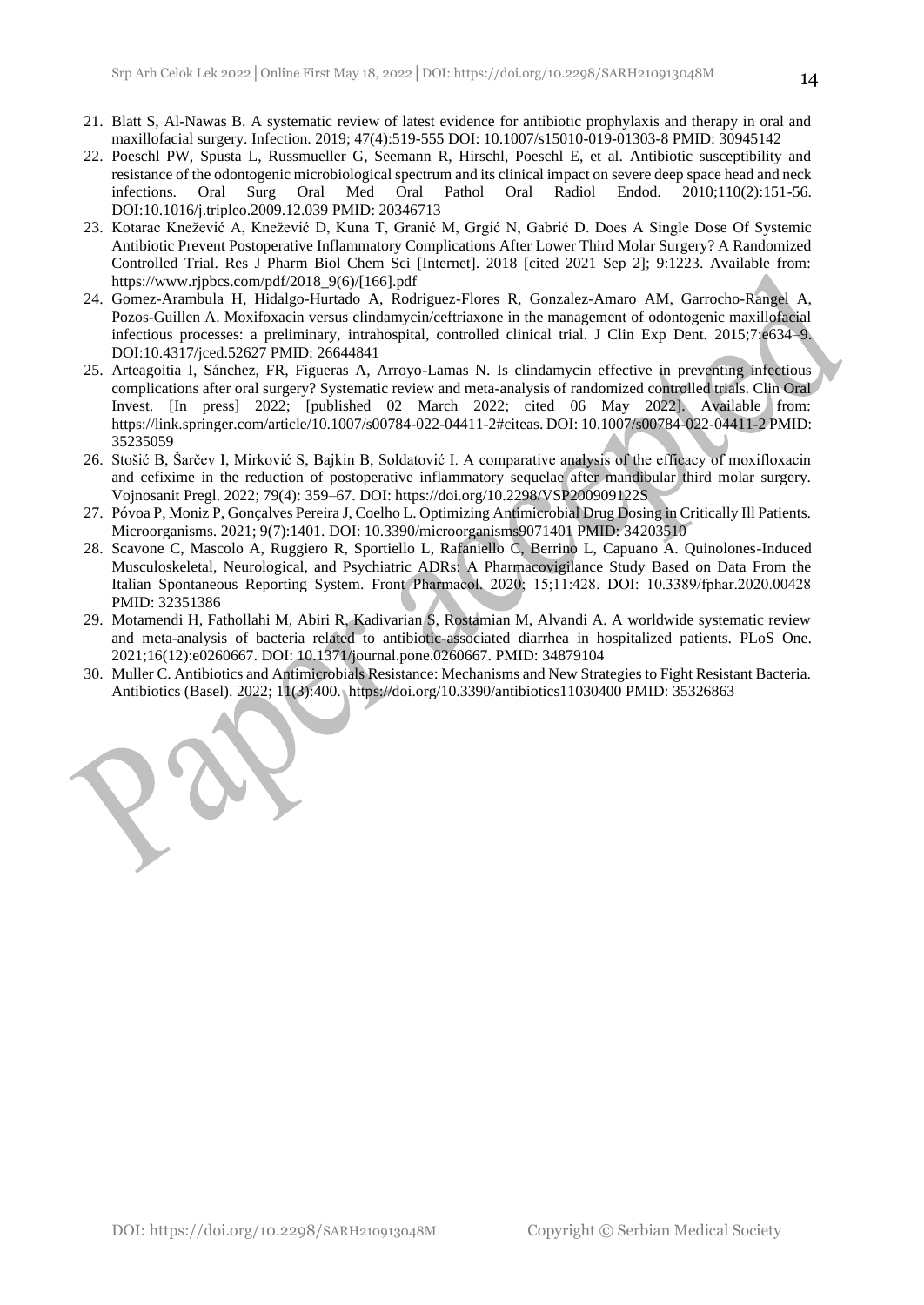

**Figure 1.** Panoramic radiograph of a patient included in this study (lower right third molar with

previous history of pericoronitis was removed)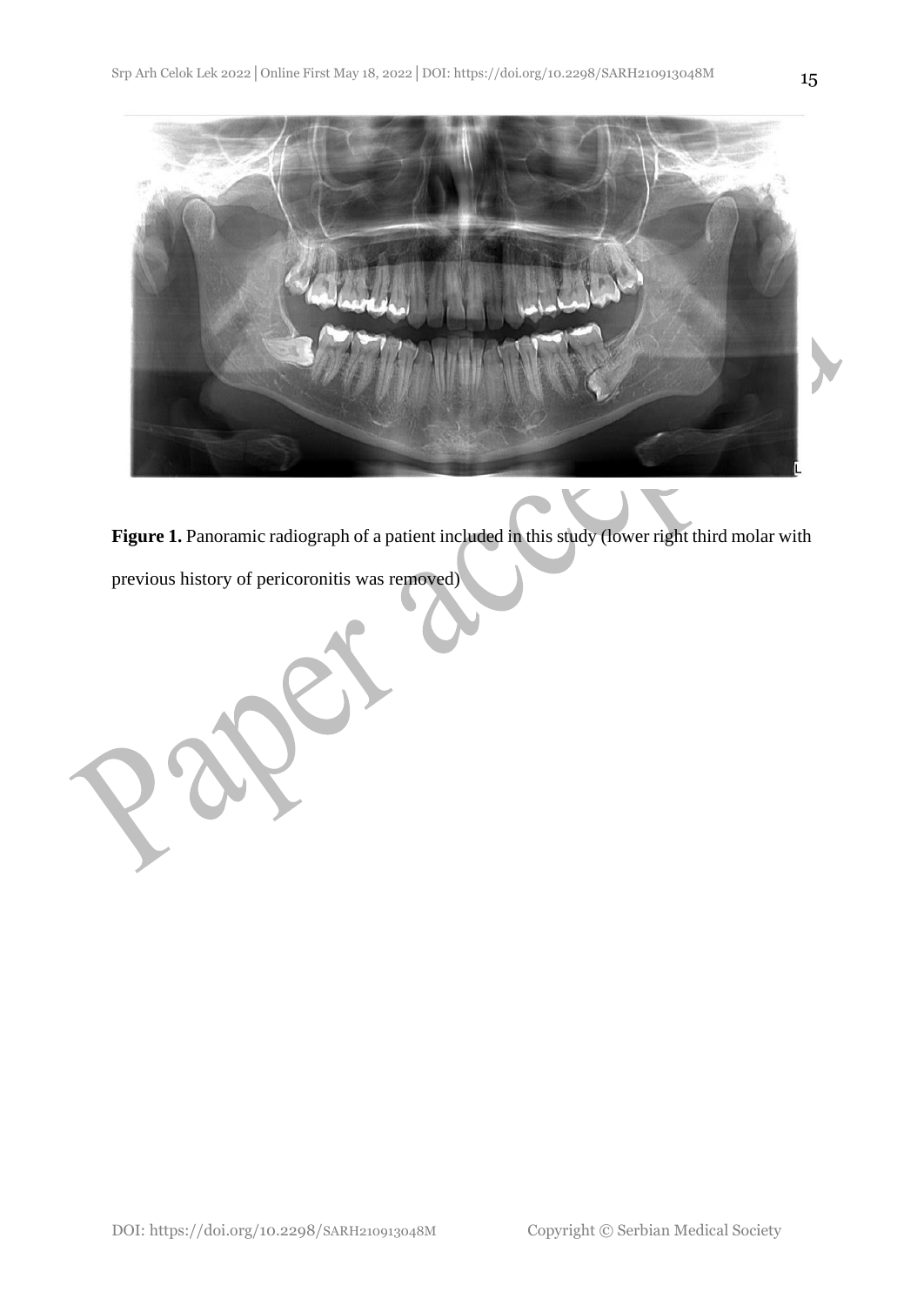

**Figure 2.** Flow diagram of the progress through the phases of a 3-group parallel randomized trial [12]; [downloaded Sep 2, 2021]; available from: http://www.consort-statement.org/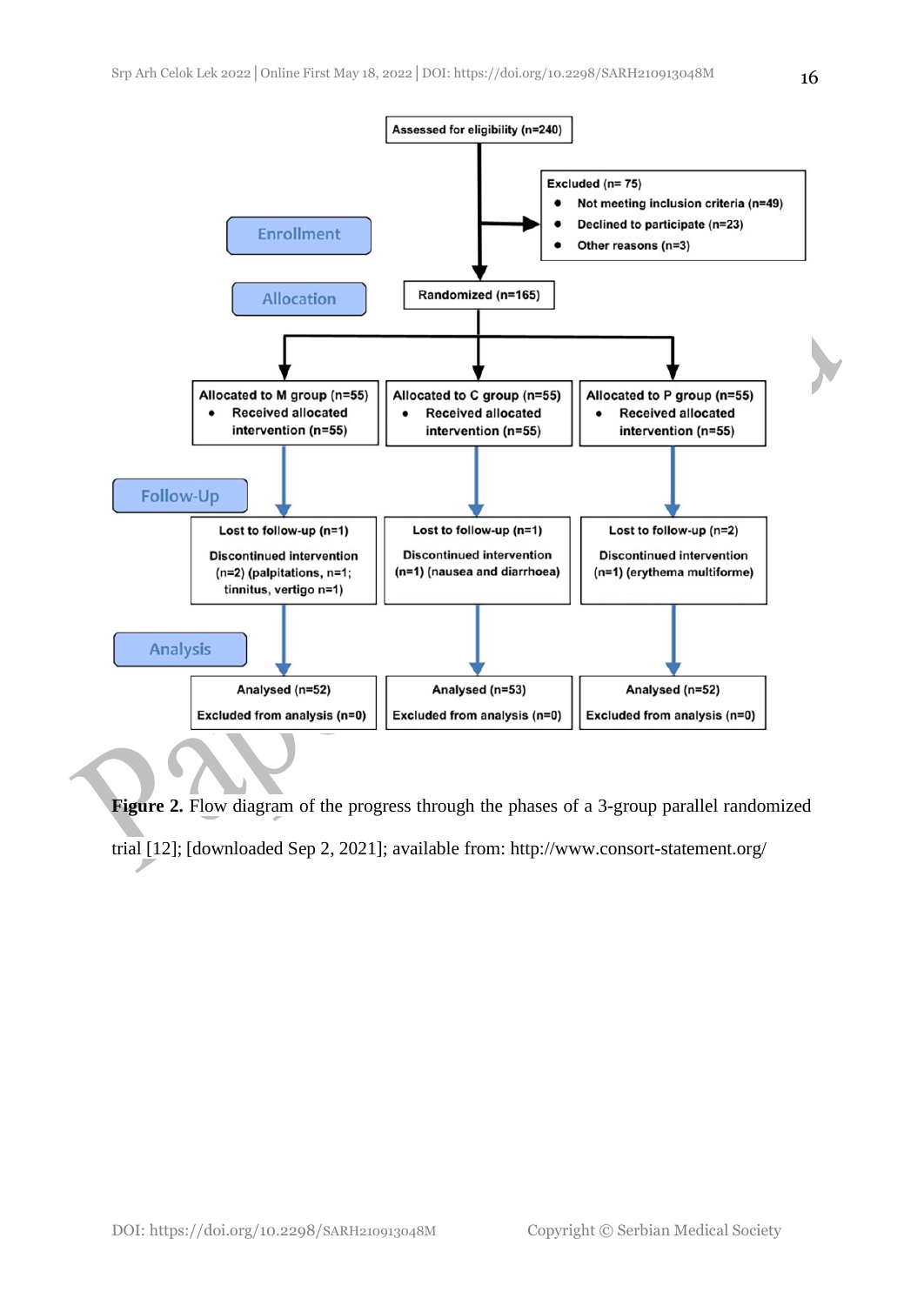## **Table 1.** Incidence of postoperative infection in the research groups

|       |              |         | <b>Postoperative infection</b> | <b>Total</b> |     |
|-------|--------------|---------|--------------------------------|--------------|-----|
|       |              |         | $\bf{no}$                      | yes          |     |
| Group | M            | n       | 52                             |              | 52  |
|       |              | $\%$    | 100                            |              | 100 |
|       | $\mathbf C$  | n       | 53                             | 0            | 53  |
|       |              | $\%$    | 100                            |              | 100 |
|       | P            | 42<br>n |                                | 10           | 52  |
|       |              | $\%$    | 80.8                           | 19.2         | 100 |
|       | <b>Total</b> |         | 147<br>10                      |              | 157 |
|       |              | $\%$    | 93.6                           | 6.4          | 100 |

Group M – research group receiving moxifloxacin;

- Group C research group receiving cefixime;
- Group  $P$  control group receiving placebo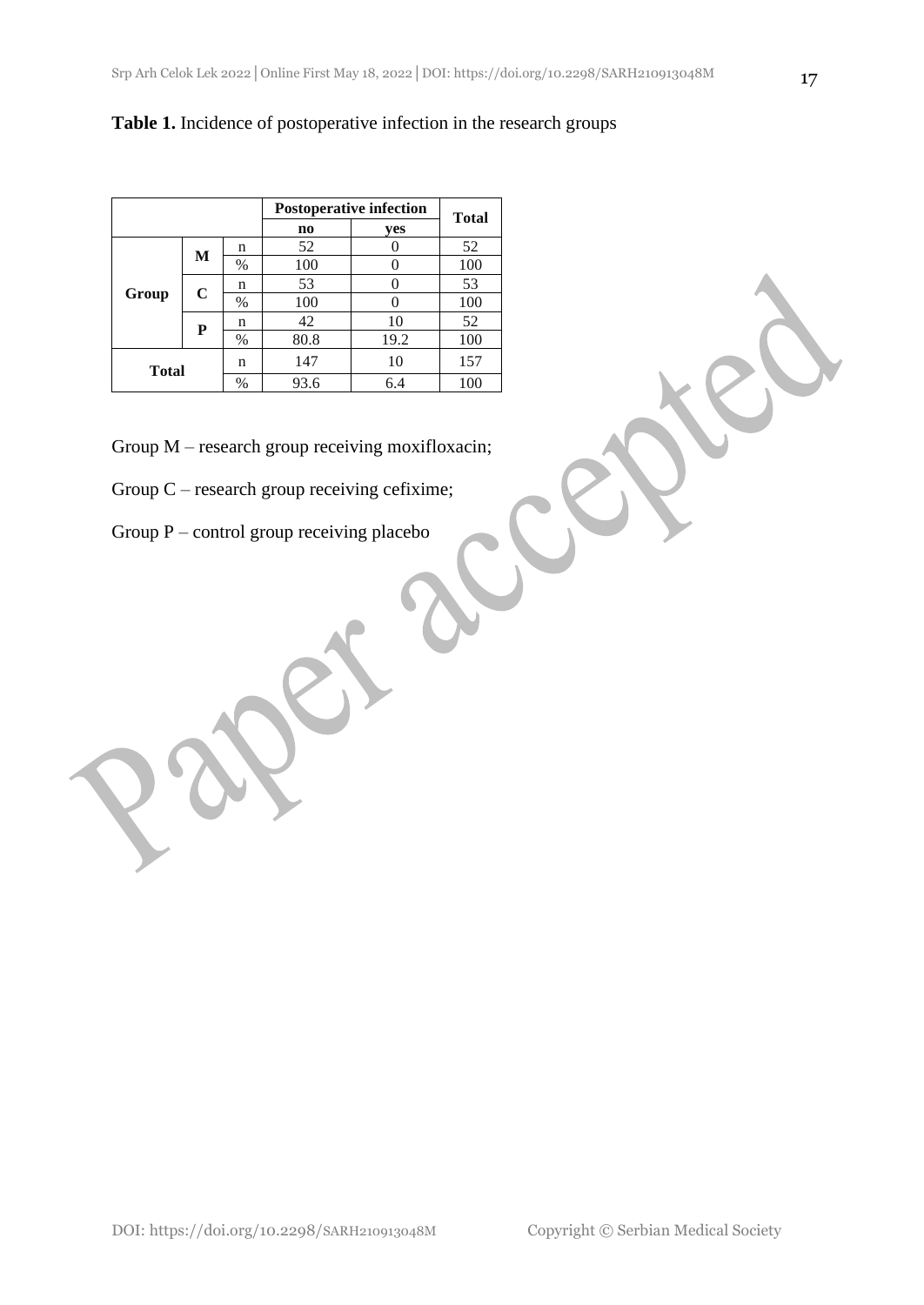## **Table 2.** History of pericoronitis and postoperative infection

| <b>Parameter</b>         | <b>Moxifloxacin</b><br>$(n = 52)$ | <b>Cefixime</b><br>$(n = 53)$ | <b>Placebo</b><br>$(n = 52)$ |                      |
|--------------------------|-----------------------------------|-------------------------------|------------------------------|----------------------|
| History of pericoronitis | 13 (25%)                          | 14 (26.4%)                    | 13 (25%)                     | $0.982$ <sup>a</sup> |
| Postoperative infection  |                                   |                               | 10 (19.2%)                   | 2.001 <sup>b</sup>   |

<sup>a</sup>Pearson  $\chi^2$ ;

<sup>b</sup>Fisher's exact test